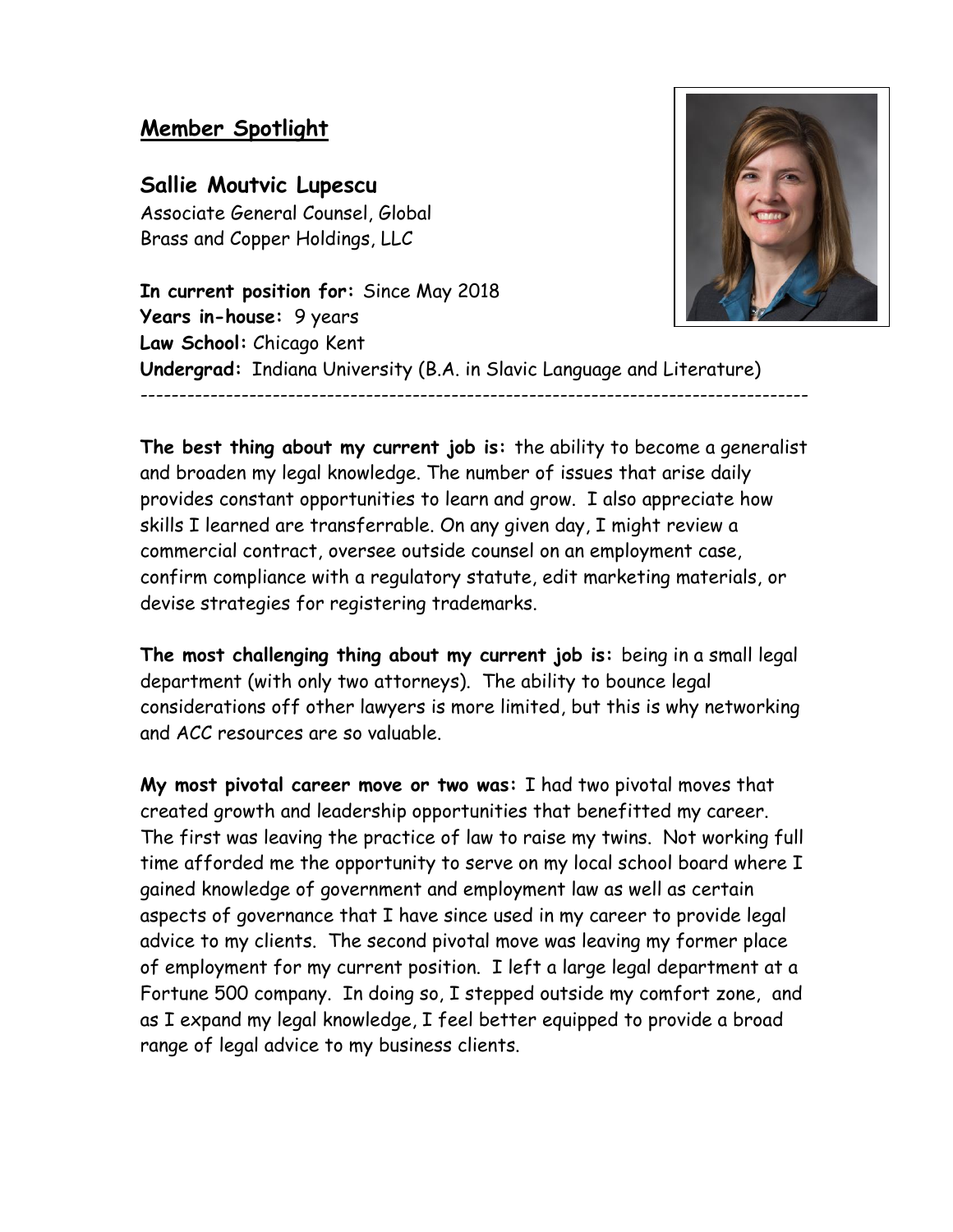**Advice I would give to new lawyers, in-house or otherwise**: I have three pieces of advice: (1) start networking early, and maintain a network throughout your career; (2) figure out how the people you interface with like to be communicated with and how frequently, and then do your best to communicate that way; and (3) give 100% effort. It shows the client/employer you care about them as well as your work product.

**Hardest lesson I've learned as a lawyer:** Lawyers make and help others make hundreds of decisions a day. Mistakes are bound to happen along the way. With experience, I've learned that most mistakes are easily remedied. So, I learn from them and move forward. (Of course, don't make the same mistake twice.)

**What I like most about the ACC Chicago Chapter:** The Membership Committee, which I have served on for 3 years. I have had a great time planning pop up lunches for members to meet and network. Pop up lunches are gatherings where small groups of in-house counsel eat lunch (compliments of the ACC), network, and informally discuss best practices and legal issues.

**My favorite pro bono or volunteer activities are**: I previously worked with Equip for Equality, Prairie State Legal Services, SNAP, Constitution in the classroom and other *pro bono* projects; all programs allow for a positive impact with a small investment of time and have staff that provide great support to their volunteers. Currently, I serve on the Junior Achievement-DuPage Board (and volunteer in the classroom) and the Spirito!Singers Board of Directors as well as support my children's volunteer activities.

**If I were not practicing law, I would probably be:** A personal trainer. I am a firm believer in the philosophy: sound body, sound mind. I would enjoy helping others realize the benefits of physical fitness on their health.

**When I'm not working, I like to:** spend time with family, cycle, do yoga and cook.

**The worst job I ever held was**: I had a work study job in college where I counted pollen spores on slides for 12 hours a week for a biology professor's